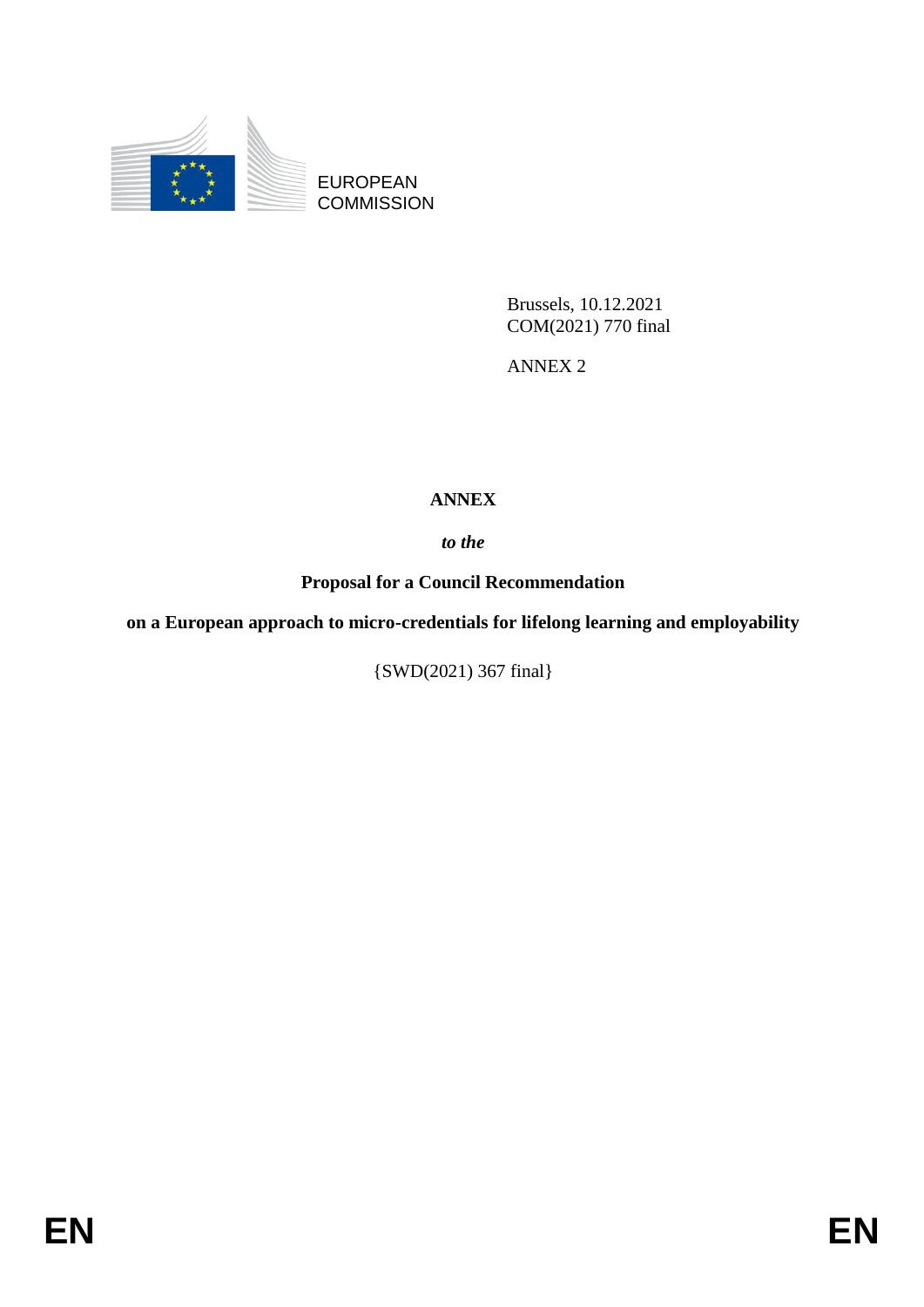## **ANNEX II**

## **Union principles for the design and issuance of micro-credentials**

The 10 principles presented below specify the nature of micro-credentials and offer guidance to Member States, public authorities and providers on the design and issuance of microcredentials and systems for micro-credentials. The principles highlight the key characteristics of the European approach to micro-credentials that can enable the trust and quality of microcredentials. The principles are universal and may be applied in any area or sector.

| $\mathbf{1}$ | Quality | Micro-credentials are subject to internal and external quality assurance                                     |
|--------------|---------|--------------------------------------------------------------------------------------------------------------|
|              |         | by the system producing them (e.g. the education, training or labour                                         |
|              |         | market context in which the micro-credential is developed and                                                |
|              |         | delivered). Quality assurance processes must be fit-for-purpose, be                                          |
|              |         | clearly documented and accessible and meet the needs and expectations                                        |
|              |         | of learners and stakeholders.                                                                                |
|              |         | <b>Providers:</b> External quality assurance is based primarily on the                                       |
|              |         | assessment of providers (rather than individual courses) and the                                             |
|              |         | effectiveness of their internal quality assurance procedures.                                                |
|              |         | Providers should make sure that internal quality assurance covers all                                        |
|              |         | the following elements:                                                                                      |
|              |         | the overall quality of the micro-credential itself, based on the<br>$\bullet$<br>standards referred to below |
|              |         | the quality of the course, where applicable, leading to the<br>micro-credential                              |
|              |         | learners' feedback on the learning experience leading to the<br>micro-credential; and                        |
|              |         | peers feedback, including other providers and stakeholders, on                                               |
|              |         | the learning experience leading to the micro-credential                                                      |
|              |         | Standards: External quality assurance is conducted in line with:                                             |
|              |         | IV of the European qualifications framework<br>Annex                                                         |
|              |         | Recommendation, where applicable;                                                                            |
|              |         | the Standards and Guidelines for Quality Assurance in the                                                    |
|              |         | European Higher Education Area, where applicable;                                                            |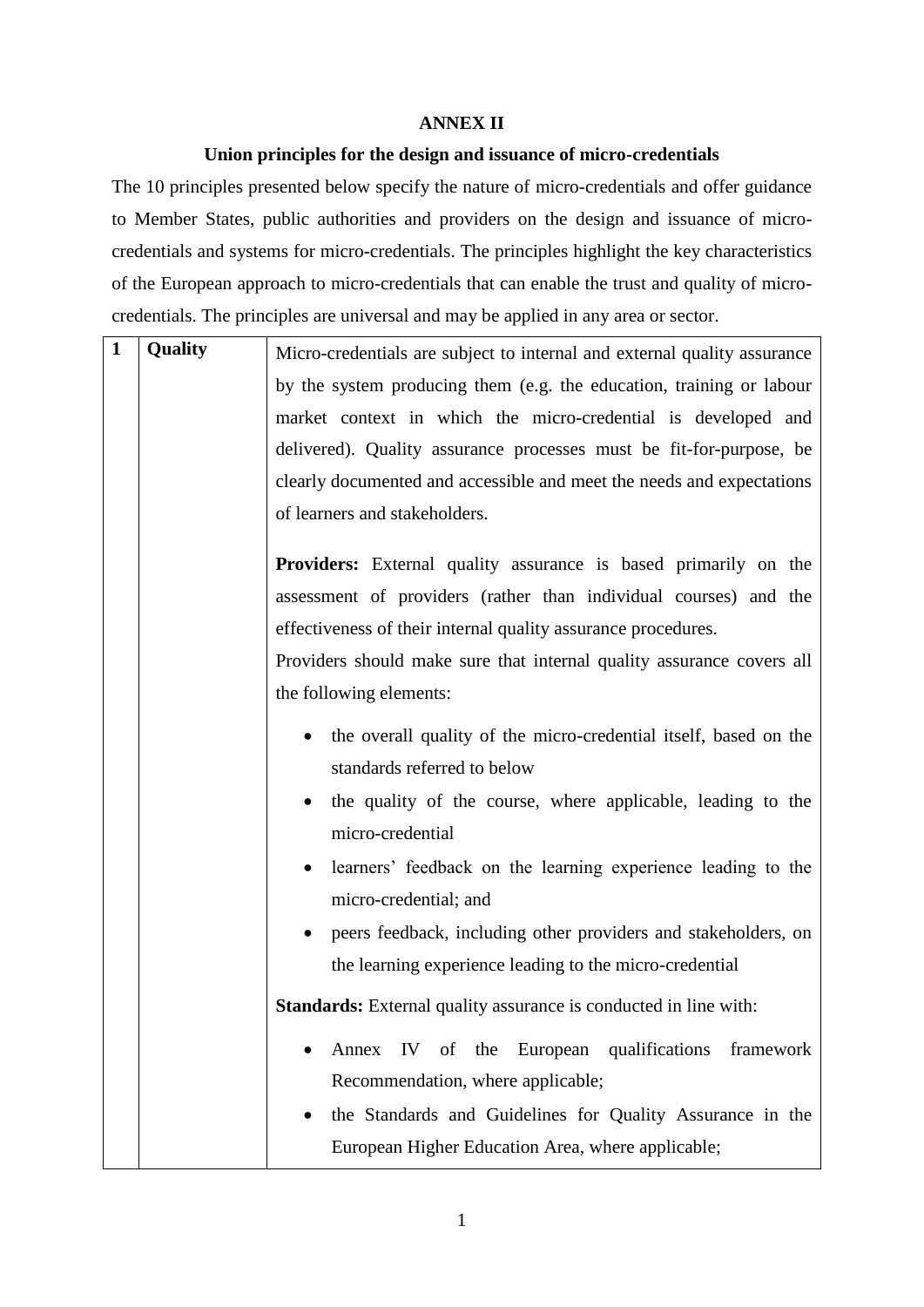| $\overline{2}$ | <b>Transparency</b> | the European quality assurance reference framework (the<br>EQAVET Framework) in the field of vocational education and<br>training, where applicable;<br>other quality assurance instruments, including registries and<br>$\bullet$<br>labels, to build public trust in micro-credentials, where<br>applicable.<br>Micro-credentials are measurable, comparable and understandable with<br>clear information on learning outcomes, workload, content, level, and                                                                                        |
|----------------|---------------------|--------------------------------------------------------------------------------------------------------------------------------------------------------------------------------------------------------------------------------------------------------------------------------------------------------------------------------------------------------------------------------------------------------------------------------------------------------------------------------------------------------------------------------------------------------|
|                |                     | the learning offer, as relevant.                                                                                                                                                                                                                                                                                                                                                                                                                                                                                                                       |
|                |                     | Workload                                                                                                                                                                                                                                                                                                                                                                                                                                                                                                                                               |
|                |                     | Higher education institutions should use the European Credit<br>Transfer and Accumulation System (ECTS) and comply with<br>the principles in Annex V to the EQF Recommendation,<br>wherever possible, to demonstrate the notional workload needed<br>to achieve the learning outcomes of the micro-credential.<br>Providers that do not use the ECTS may use other systems or<br>٠<br>types of information that can effectively describe learning<br>outcomes and workload, in compliance with the principles in<br>Annex V to the EQF Recommendation. |
|                |                     | <b>Qualifications framework/systems</b>                                                                                                                                                                                                                                                                                                                                                                                                                                                                                                                |
|                |                     | Micro-credentials may be included in national qualifications<br>frameworks/systems, where relevant and in line with national<br>priorities and decisions. National qualifications frameworks/<br>referenced to the European qualifications<br>systems<br>are<br>framework and, for higher education qualifications, self-<br>certified to the qualifications framework of the European<br>Higher Education Area, which can further support the<br>transparency, and trust in, micro-credentials.                                                       |
|                |                     | Information on the offer of micro-credentials                                                                                                                                                                                                                                                                                                                                                                                                                                                                                                          |
|                |                     | Systems for micro-credentials should provide transparent and clear<br>information, to underpin guidance systems for learners, in line with                                                                                                                                                                                                                                                                                                                                                                                                             |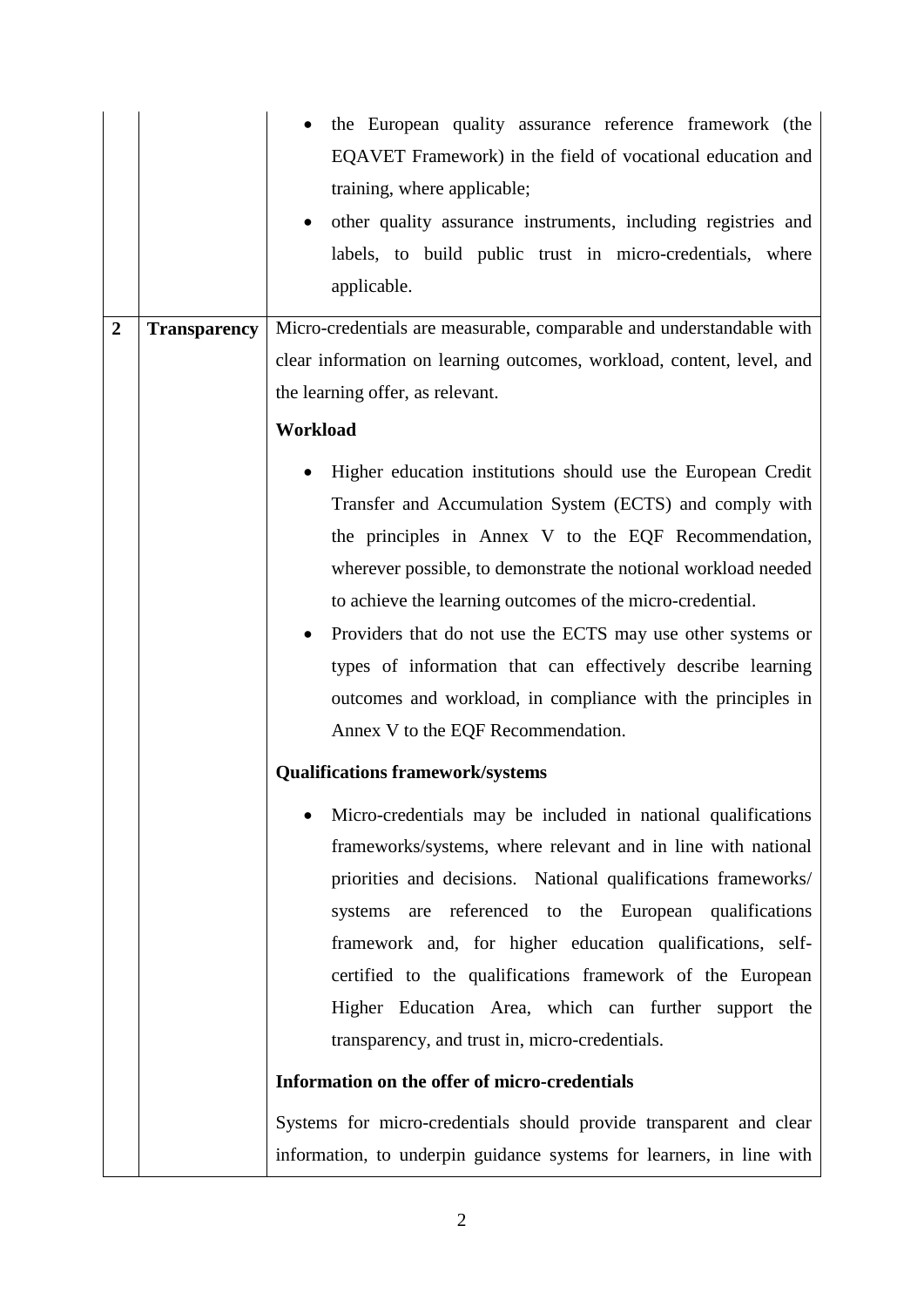|                         |                  | national practices and stakeholders needs:                                                                                                                                                                                                                                                                                                                                                                                                                                                                                                                                                                             |
|-------------------------|------------------|------------------------------------------------------------------------------------------------------------------------------------------------------------------------------------------------------------------------------------------------------------------------------------------------------------------------------------------------------------------------------------------------------------------------------------------------------------------------------------------------------------------------------------------------------------------------------------------------------------------------|
|                         |                  | Information on providers of micro-credentials should be<br>published in registers, or incorporated into existing registers.<br>Higher-education providers (and other relevant providers)<br>should be included, where possible, in the Database of External<br>Quality Assurance Results (DEQAR), based on quality<br>assurance in line with the Standards and Guidelines for Quality<br>Assurance in the European Higher Education Area (ESG);<br>Information on learning opportunities leading to micro-<br>credentials should be accessible and easily exchanged through<br>relevant platforms, including Europass. |
| $\overline{\mathbf{3}}$ | <b>Relevance</b> | Micro-credentials should be designed as distinct, targeted learning                                                                                                                                                                                                                                                                                                                                                                                                                                                                                                                                                    |
|                         |                  | achievements and learning opportunities leading to them are updated as                                                                                                                                                                                                                                                                                                                                                                                                                                                                                                                                                 |
|                         |                  | necessary, to meet identified learning needs.                                                                                                                                                                                                                                                                                                                                                                                                                                                                                                                                                                          |
|                         |                  | Collaboration between education and training organisations, employers,                                                                                                                                                                                                                                                                                                                                                                                                                                                                                                                                                 |
|                         |                  | social partners, other providers and users of micro-credentials is                                                                                                                                                                                                                                                                                                                                                                                                                                                                                                                                                     |
|                         |                  | encouraged to increase the relevance of the micro-credentials for the<br>labour market.                                                                                                                                                                                                                                                                                                                                                                                                                                                                                                                                |
| $\overline{\mathbf{4}}$ | <b>Valid</b>     | Micro-credential learning outcomes are assessed against transparent                                                                                                                                                                                                                                                                                                                                                                                                                                                                                                                                                    |
|                         | assessment       | standards.                                                                                                                                                                                                                                                                                                                                                                                                                                                                                                                                                                                                             |
| 5                       | <b>Learning</b>  | Micro-credentials are designed to support flexible learning pathways,                                                                                                                                                                                                                                                                                                                                                                                                                                                                                                                                                  |
|                         | <b>Pathways</b>  | including the possibility to 'stack', validate and recognise micro-                                                                                                                                                                                                                                                                                                                                                                                                                                                                                                                                                    |
|                         |                  | credentials from across different systems.                                                                                                                                                                                                                                                                                                                                                                                                                                                                                                                                                                             |
|                         |                  | <b>Stackability</b>                                                                                                                                                                                                                                                                                                                                                                                                                                                                                                                                                                                                    |
|                         |                  | Micro-credentials are designed to be modular so that other micro-                                                                                                                                                                                                                                                                                                                                                                                                                                                                                                                                                      |
|                         |                  | credentials may be added to create larger credentials. Decisions to                                                                                                                                                                                                                                                                                                                                                                                                                                                                                                                                                    |
|                         |                  | 'stack' or combine credentials lie with the receiving organisation (e.g.                                                                                                                                                                                                                                                                                                                                                                                                                                                                                                                                               |
|                         |                  | education and training institutions, employers, etc.) in line with their                                                                                                                                                                                                                                                                                                                                                                                                                                                                                                                                               |
|                         |                  | practices and should support the goals and needs of the learner.                                                                                                                                                                                                                                                                                                                                                                                                                                                                                                                                                       |
|                         |                  | Validation of non-formal and informal learning                                                                                                                                                                                                                                                                                                                                                                                                                                                                                                                                                                         |
|                         |                  | Obtaining micro-credentials is possible following assessment of                                                                                                                                                                                                                                                                                                                                                                                                                                                                                                                                                        |